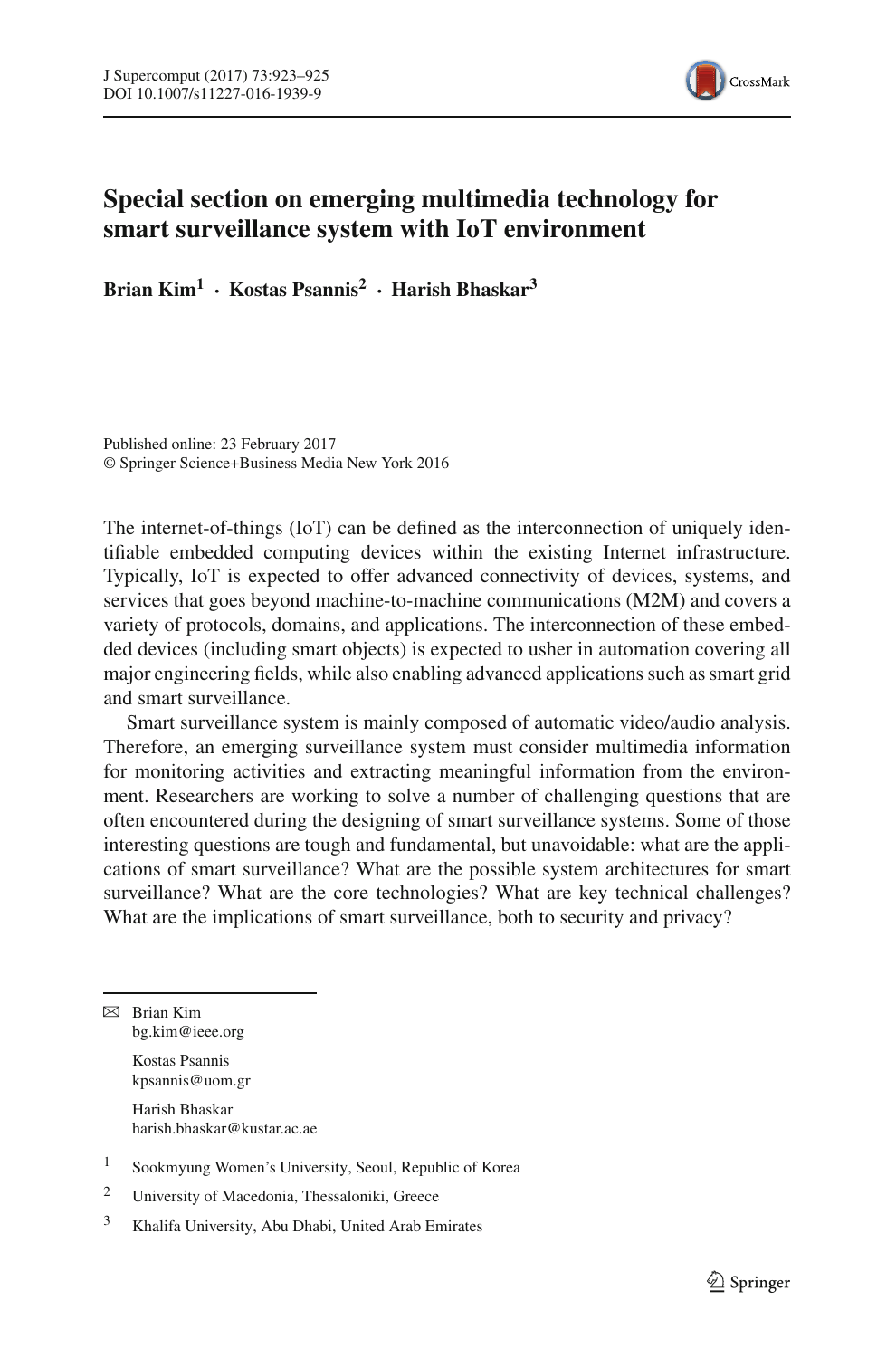As we anticipate, surveillance technology will be soon adopted to large networked system, we believe the role of IoT becomes very important in this context. This Special Issue aims to highlight the latest research results and advances on various signal processing algorithms, architectures, and technologies for multimedia-based smart surveillance system, and especially their applications in the IoT environment.

In response to the call-for-papers of this Special Issue, we received very interesting submissions, from both industry and academia. Specifically, 20 papers were submitted, which have been assessed by many reviewers. All the reviewers are experts of the highest level, from both industry and academia, and their collaboration has been essential for the success of this Special Issue.

As a result of the review process, we have selected 13 papers among them, which reflect prominent efforts and advances in the design and development of smart surveillance system and architecture with the internet-of-things (IoT). There are three categories: architecture (system), networks, and advanced algorithm.

For architecture (system), Park et al. present an improved scalable architecture for an automated surveillance system using edge computing. They provide an alternative way of reducing the server resource and wireless network limitation. The paper by Lim et al. develops an ultra-HD (UHD) HEVC encoding system using SIMD implementation. Through this implementation, they make fast encoding schemes (about 192 times faster) for real-time smart surveillance system. A frameNet extension which is called as AspectFrameNet, is proposed for analysis of sentiments around product aspects by Chatterji et al. AspectFrameNet provides a framework that helps the semantic analysis of text inputs from social feeds and news (Voice of Customer) by disambiguating the contexts in which the lexical units are used. Alsmirat et al. develop a cloud-supported large-scale wireless surveillance system. This paper designs and evaluates a reliable IoT-based wireless video surveillance system that provides an optimal bandwidth distribution and allocation to minimize the overall surveillance video distortion.

For networks for smart surveillance system with IoT, Batalla et al. propose an evolutionary multi-objective optimization algorithm for multimedia delivery using two-phase EMO algorithm, especially in critical applications through Content-Aware Network. Also, Seo et al. suggest improved error-resilient surveillance video transmission based on a practical joint source-channel distortion computing model, especially for ultra-high quality video application. Through simulations, they show that the proposed method can accurately estimate the channel loss threshold set, resulting in an optimal FEC code rate with low computational complexity. A real-time wireless multisensory smart surveillance with 3D-HEVC streams is proposed by Kokkonis et al., especially for internet-of-things (IoT). In this paper, an adaptive packet frame grouping (APFG) and adaptive quantization are deployed in order to maximize the quality-of-experience (QoE).

As the part of advanced algorithm, Kim et al. propose a fast coding unit (CU) determination algorithm for high-efficiency video coding (HEVC) in smart surveillance application. This paper focuses on developing fast mechanism HEVC encoding system based on spatial and temporal information in which 13 neighboring coding tree units (CTUs) are present. Also, Gupta et al. propose a cryptanalysis of a novel ultra-lightweight mutual authentication protocol for IoT devices using RFID tags. This paper deals with authentication scheme with IoT environment. A geocasting